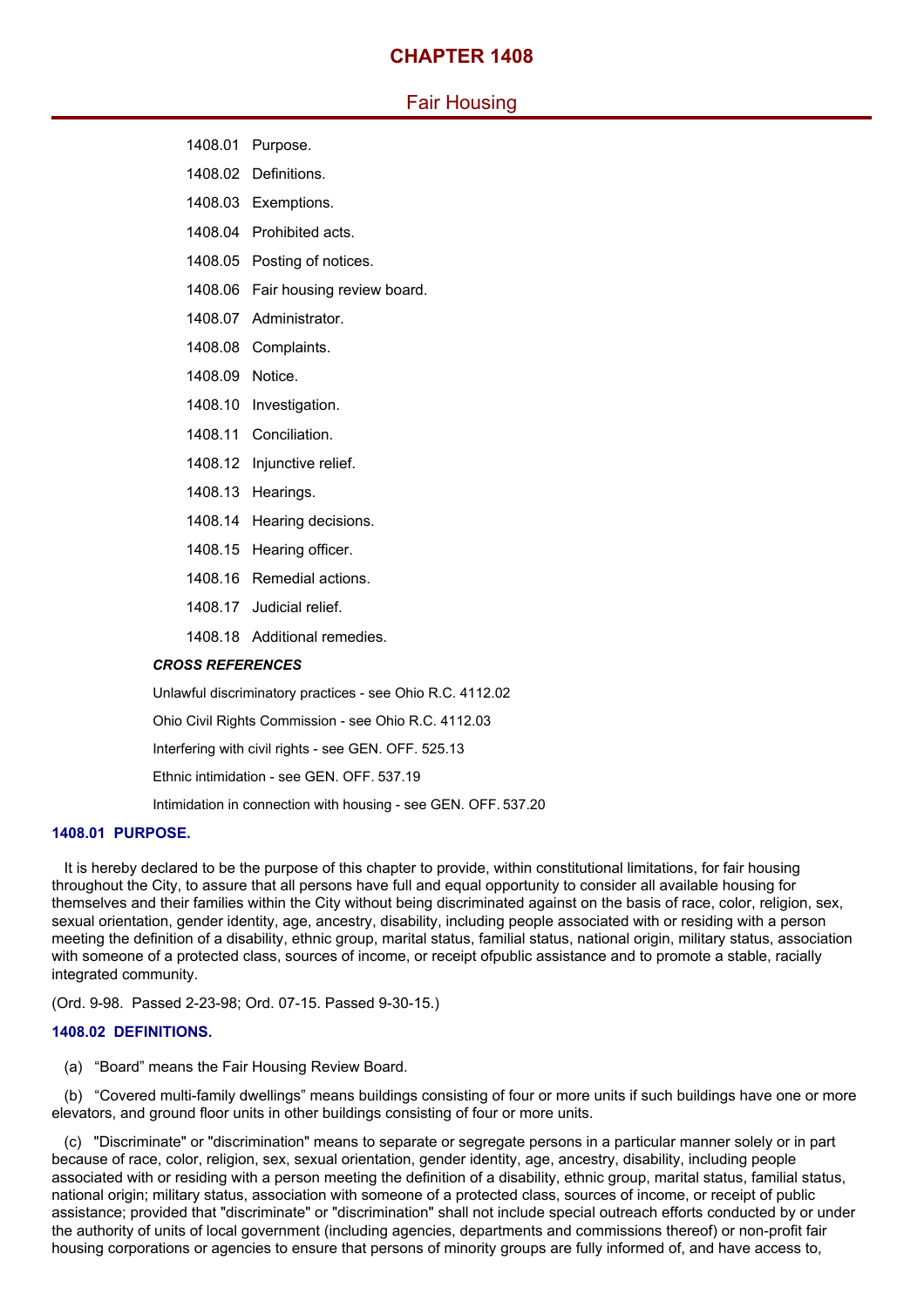available dwelling opportunities in areas of present or prospective majority group concentration, or to ensure that persons of the majority group are fully informed of and have access to available dwelling opportunities in areas of present or prospective minority group concentration.

(d) "Dwelling" means any building, structure, or portion thereof which is occupied as, or designed or intended for occupancy as, a residence by one or more families, and any vacant land which is offered for sale or lease for the construction or location thereon of any such building, structure, or portion thereof.

(e) "Familial status" means one or more individuals (who have not attained the age of eighteen years) being domiciled with: (1) a parent or another person having legal custody of such individual or individuals; or (2) the designee of such parent or other person having such custody, with the written permission of such parent or other person; and shall apply to any person who is pregnant or is in the process of securing legal custody of any individual who has not attained the age of eighteen vears.

(f) "Disability" means, with respect to a person: (1) a physical or mental impairment which substantially limits one or more of such person's major life activities; (2) a record of having such an impairment; or (3) being regarded as having such an impairment. However, such term does not include current, illegal use of or addiction to a controlled substance as defined in 21 U.S.C. Section 802.

(g) "Housing for older persons" means housing: (1) provided under any State or Federal program that the Secretary of HUD determines is specifically designed and operated to assist elderly persons (as defined in the State or Federal program); (2) intended for, and solely occupied by, persons sixty-two years of age or older; or (3) intended and operated for occupancy by at least one person fifty- five years or older per unit. The determination as to whether housing qualifies as housing for older persons under this subsection shall be consistent with regulations promulgated by the Secretary of HUD, providing at least the following factors: (1) the existence of significant facilities and services specifically designed to meet the physical or social needs of older persons, or, if the provision of such facilities and services is not practicable, that such housing is necessary to provide important housing opportunities for older persons; (2) that at least eighty percent of the units are occupied by at least one person fifty-five years of age or older per unit; and (3) that publication of, and adherence to, policies and procedures which demonstrate an intent by the owner or manager to provide housing for persons fifty-five years of age or older. Housing shall not fail to meet the requirements for housing for older persons by reason of: (1) persons residing in such housing as of the date of enactment of the Fair Housing Act of 1988, who do not meet the age requirements of this subsection, provided that the new occupants of such housing meet such age requirements; or (2) unoccupied units, provided that such units are reserved for occupancy by persons who meet the age requirements of this subsection.

(h) "Lending institution" means any bank, savings and loan association, insurance company, or other organization or person regularly engaged in the business of lending money, guaranteeing loans for profit, or otherwise providing financial assistance or insurance in connection with the purchase, sale or rental of dwellings.

(i) "Person" includes one or more individuals, corporations, partnerships, associations, labor organizations, legal representatives, mutual companies, joint stock companies, trusts, unincorporated organizations, trustees, trustees in bankruptcy, receivers or fiduciaries.

(j) "Purchase" means to obtain a dwelling through a sale.

(k) "Real estate agent" means a real estate broker or salesman, or a limited real estate broker or salesman, as defined in Ohio R.C. 4735.01.

(l) "Rent" or "rental" means to lease, sublease, assign or otherwise grant or obtain the right to occupy a dwelling not owned by the occupant in return for consideration, or a contract or option to do any of the foregoing.

(m) "Sale" or "sell" means to convey, exchange, transfer or assign legal or equitable title to, or beneficial interest in, a dwelling in return for consideration, or a contract or option to do any of the foregoing.

(n) "Solicit" or "solicitation" means any conduct by a real estate agent, or an employee or agent thereof, intended to induce the owner of a dwelling within the City to sell, rent, or list the same for sale or rental.

(o) "Unlawful discriminatory practice" means any act prohibited by Section1408.04 of this chapter.

(p) "Association with a protected class" means people associated with or residing with a person in a protected class.

(Ord. 9-98. Passed 2-23-98; Ord. 76-02. Passed 12-23-02; Ord. 07-15. Passed 9-30-15.)

## **1408.03 EXEMPTIONS.**

The provisions of this chapter shall not:

(a) Prohibit a religious organization, association, or society, or any nonprofit institution or organization operated, supervised or controlled by or in conjunction with a religious organization, association, or society, from limiting the sale, rental or occupancy of dwellings which it owns or operates for other than a commercial purpose to persons of the same religion, or from giving preference to such persons, unless membership in such religion is restricted on account of race, color, or national origin. Nor shall anything in this chapter prohibit a private club not in fact open to the public, which as an incident to its primary purpose or purposes provides lodgings which it owns or operates for other than a commercial purpose, from limiting the rental or occupancy of such lodgings to its members or from giving preference to its members, provided such club does not discriminate in its membership policies on the basis of race, color, religion, sex, sexual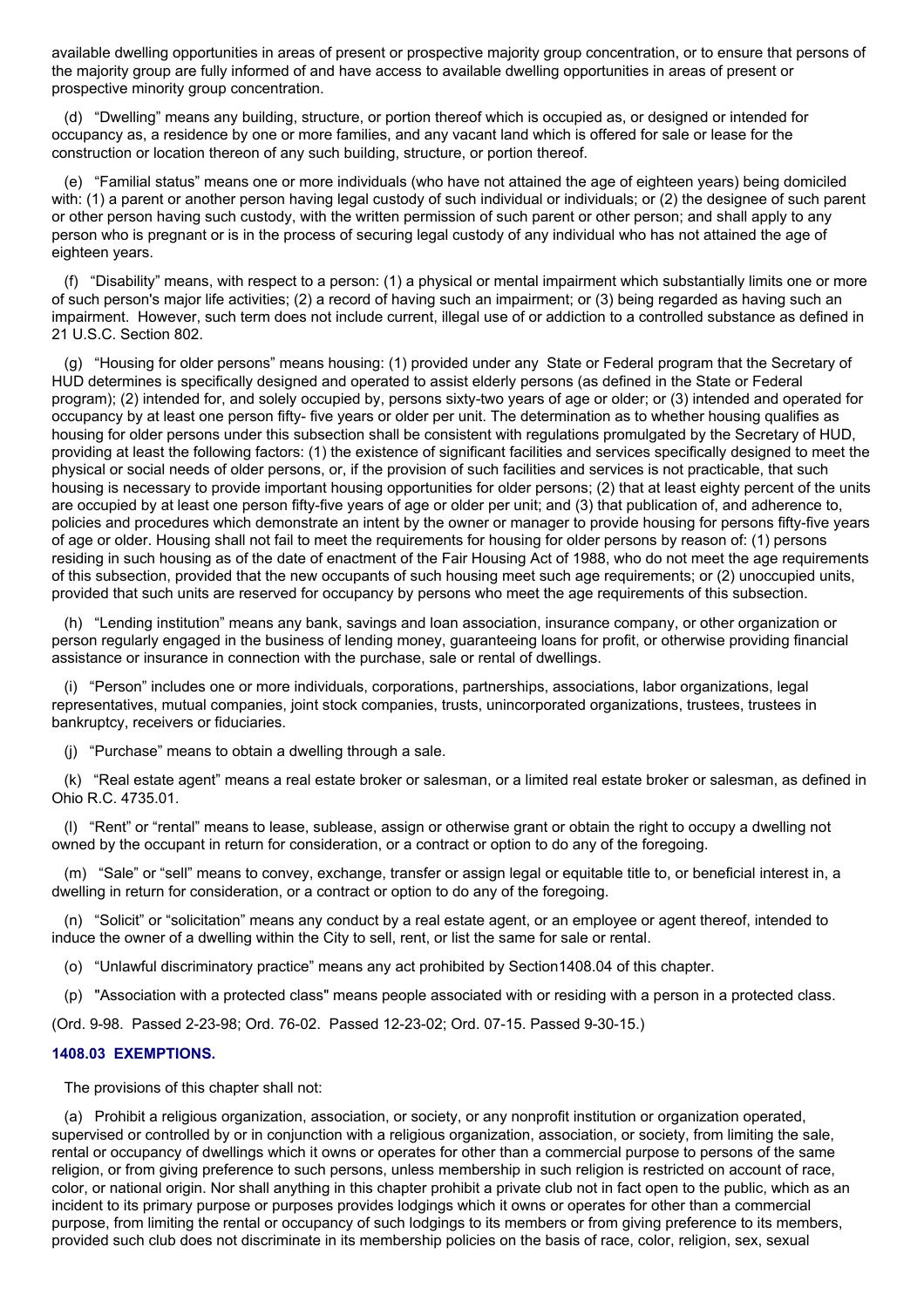orientation, gender identity, age, ancestry, disability, including people associated with or residing with a person meeting the definition of a disability, , ethnic group, marital status, familial status, national origin, military status, association with someone of a protected class, sources of income, or receipt of public assistance.

(b) Require any person selling or renting property to modify such property in any way at his or her expense, provided that such person does not refuse to permit reasonable modifications by a disabled person, necessary for that person to fully enjoy the premises in which he or she resides, when such modifications are made at the expense of the disabled person, which permission may be conditioned on that person's promise to restore the premises to the condition in which it previously existed before granting permission for such modification, nor shall this chapter be construed to relieve any disabled person of any obligation generally imposed on all persons regardless of disability in a written lease, rental agreement, or contract of purchase or sale, or to forbid distinctions based on the inability to fulfill the terms and conditions, including financial obligations, of the lease, agreement, or contract, so long as such distinctions are not based on the disability itself, or on the landlord's refusal to make reasonable modification in the lease, agreement or contract conditions for the purpose of denying a disabled person equal opportunity to the use and enjoyment of the premises.

(c) Prohibit restricting the sale or rental of a dwelling on the basis of disability when such a dwelling is authorized, approved, financed, or subsidized in whole or in part for the benefit of persons of a disability by a unit of local, State or Federal government, so long as such restrictions do not discriminate against otherwise qualified disabled persons.

(d) Require that a dwelling be made available to a person with a disability whose tenancy would constitute a direct threat to the health or safety of other individuals or whose tenancy would result in substantial physical damage to the property of others.

(e) Prohibit the applicability of any reasonable local, State or Federal restrictions regarding the maximum number of occupants permitted to occupy a dwelling.

(f) With regard to familial status, apply to dwellings provided under any State or Federal program specifically designed and operated to assist elderly persons, as defined in the State or Federal program, or to housing for older persons, provided that HUD has determined that such program or housing is exempt, which determination shall be conclusive.

(g) Prohibit a person engaged in the business of furnishing appraisals of real property to take into consideration factors other than race, color, religion, national origin, sex, sexual orientation, gender identity, age, disability, including people associated with or residing with a person meeting the definition of a disability, ethnic group, marital status, familial status, military status, association with someone of a protected class, sources of income, or receipt of public assistance,

(h) Apply to any single-family house sold or rented by an owner under the terms and conditions set forth in 42 U.S.C. Section 3603(b), or to rooms or units in dwellings containing living quarters occupied or intended to be occupied by no more than four families living independently of each other, if the owner actually maintains and occupies one of such living quarters as his or her residence. However, the exclusions provided for in this subsection (h) shall only apply to the provisions of Sections 1408.04(a), (b), (d), (i) and (l) of this chapter.

(i) Prohibit conduct against a person because such person has been convicted by any court of competent jurisdiction of the illegal manufacture or distribution of a controlled substance as defined in 21 U.S.C. Section 802.

(Ord. 9-98. Passed 2-23-98; Ord. 76-02. Passed 12-23-02; Ord. 07-15. Passed 9-30-15.)

## **1408.04 PROHIBITED ACTS.**

It is hereby declared to be a discriminatory housing practice and unlawful for any person to:

(a) Refuse to sell, transfer, assign, rent, lease, sublease, finance, negotiate or otherwise deny or make unavailable a dwelling to any person because of the race, color, religion, sex, sexual orientation, gender identity, age, ancestry, disability, including people associated with or residing with a person meeting the definition of a disability, ethnic group, marital status, familial status, national origin, military status, association with someone of a protected class, sources of income, or receipt of public assistance of any present or prospective owner, occupant, or user of such dwelling, or an associate thereof;

(b) Represent to any person, because of race, color, religion, sex, sexual orientation, gender identity, age, ancestry, disability, including people associated with or residing with a person meeting the definition of a disability, ethnic group, marital status, familial status, national origin, military status, association with someone of a protected class, sources of income, or receipt of public assistance, that a dwelling is not available for sale, rental, or inspection when in fact it is available;

(c) Refuse to lend money, or to purchase a loan, or to provide other financial assistance, whether or not secured by mortgage or otherwise, for the acquisition, construction, rehabilitation, repair, or maintenance of a dwelling, or to make a loan of any type that is to be secured by real estate or otherwise withhold financing of a dwelling from any person, because of the race, color, religion, sex, sexual orientation, gender identity, age, ancestry, disability, including people associated with or residing with a person meeting the definition of a disability, ethnic group, marital status, familial status, national origin, military status, association with someone of a protected class, sources of income, or receipt of public assistance of any present or prospective owner, occupant or user of such dwelling, provided such person lends money as one of the principal aspects of or incident to his or principal business and not only as a part of the purchase price of an owner-occupied residence he or she is selling, nor merely casually or occasionally to a relative or friend;

(d) Discriminate against any person in the terms or conditions of selling, transferring, assigning, brokering, renting, leasing, or subleasing any dwelling or in furnishing facilities, services, or privileges in connection with the ownership,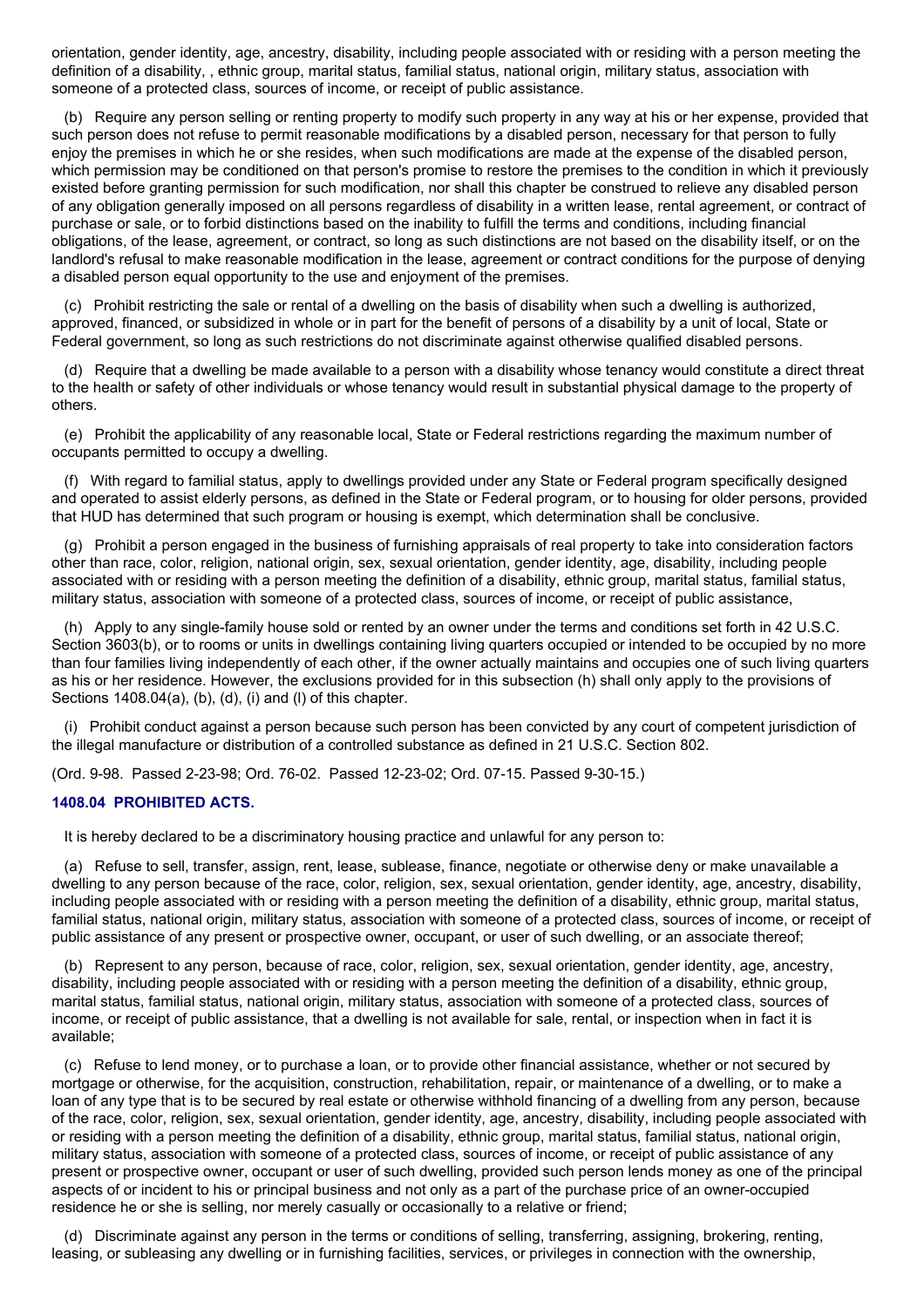occupancy, or use of any dwelling, including the sale of fire, extended coverage or renters or homeowners insurance, because of the race, color, religion, sex, sexual orientation, gender identity, age, ancestry, disability, including people associated with or residing with a person meeting the definition of a disability, ethnic group, marital status, familial status, national origin, military status, association with someone of a protected class, sources of income, or receipt of public assistance of any present or prospective owner, occupant, or user of such dwelling, or an associate thereof, or because of the racial composition of the neighborhood in which the dwelling is located;

(e) Discriminate against any person in the terms or conditions of any loan of money of any type that is to be secured by real estate, purchase of loans, or in providing other financial assistance, whether or not secured by mortgage or otherwise, for the acquisition, construction, rehabilitation, repair or maintenance of a dwelling, because of the race, color, religion, sex, sexual orientation, gender identity, age, ancestry, disability, including people associated with or residing with a person meeting the definition of a disability, ethnic group, marital status, familial status, national origin, military status, association with someone of a protected class, sources of income, or receipt of public assistance of any present or prospective owner, occupant, or user of such dwelling, or because of the racial composition of the neighborhood in which the dwelling is located;

(f) Refuse to consider without prejudice the purpose of extending mortgage credit to a married couple or either member thereof;

(g) Print, publish, or circulate any statement or advertisement, or make any verbal statement, relating to the sale, transfer, assignment, rental, lease, sublease, or acquisition of any dwelling or the loan of money, whether or not secured by mortgage or otherwise, for the acquisition, construction, rehabilitation, repair, or maintenance of a dwelling, which indicates any preference, limitation, specification, or discrimination based upon race, color, religion, sex, sexual orientation, gender identity, age, ancestry, disability, including people associated with or residing with a person meeting the definition of a disability, familial status, ethnic group, marital status, national origin, military status, association with someone of a protected class, sources of income, or receipt of public assistance, or an intention to make any such preference, limitation, specification, or discrimination;

(h) Include in any transfer, rental, or lease of a dwelling any restrictive covenant, based on race, color, religion, sex, sexual orientation, gender identity, age, ancestry, disability, including people associated with or residing with a person meeting the definition of a disability, familial status, ethnic group, marital status, national origin, military status, association with someone of a protected class, sources of income, or receipt of public assistance or honor or exercise, or attempt to honor or exercise, any such restrictive covenant, provided that the prior inclusion of such a restrictive covenant in the chain of title shall not be deemed a violation of this subsection;

(i) Induce or solicit, or attempt to induce or solicit, a dwelling listing, sale, or transaction by representing that a change has occurred or may occur with respect to the racial, religious, sexual, or ethnic composition of the block, neighborhood, or area in which the dwelling is located, or induce or solicit, or attempt to induce or solicit, such sale or listing by representing that the presence or anticipated presence of persons of any race, color, religion, sex, sexual orientation, gender identity, age, ancestry, disability, including people associated with or residing with a person meeting the definition of a disability, familial status, ethnic group, marital status, national origin, military status, association with someone of a protected class, sources of income, or receipt of public assistance in the area will or may have results such as the following:

(1) The lowering of property values;

(2) A change in the racial, religious, sexual, or ethnic composition of the block, neighborhood, or area in which the dwelling is located;

(3) An increase in criminal or antisocial behavior in the area; or

(4) A decline in the quality of the schools serving the area.

(j) Deny any person access to or membership or participation in any multiple-listing service, real estate agents' association, or other service, association, or facility relating to the business of selling or renting housing accommodations, or to discriminate against any person in the terms or conditions of such access, membership, or participation, on account of race, color, religion, sex, sexual orientation, gender identity, age, national origin, disability, including people associated with or residing with a person meeting the definition of a disability, familial status, ethnic group, marital status, ancestry, military status, association with someone of a protected class, sources of income, or receipt of public assistance;

(k) Coerce, intimidate, threaten, or interfere with any person in the exercise or enjoyment of, or on account of that person's having exercised or enjoyed or having aided or encouraged any other person in the exercise or enjoyment of, any right granted or protected by this section;

(l) Discourage or attempt to discourage the purchase by a prospective purchaser of a dwelling by representing that any block, neighborhood, or area has undergone or might undergo a change with respect to the religious, racial, sexual, familial status or ethnic composition of the block, neighborhood, or area;

(m) Discriminate against any person, because of race, color, religion, sex, sexual orientation, gender identity, age, national origin, disability, including people associated with or residing with a person meeting the definition of a disability, ethnic group, marital status, familial status, ancestry, military status, association with someone of a protected class, sources of income, or receipt of public assistance in appraising the value of any dwelling in connection with the sale, brokering, or rental of such dwelling;

(n) Refuse to permit, at the expense of a disabled person, reasonable modifications of existing premises occupied or to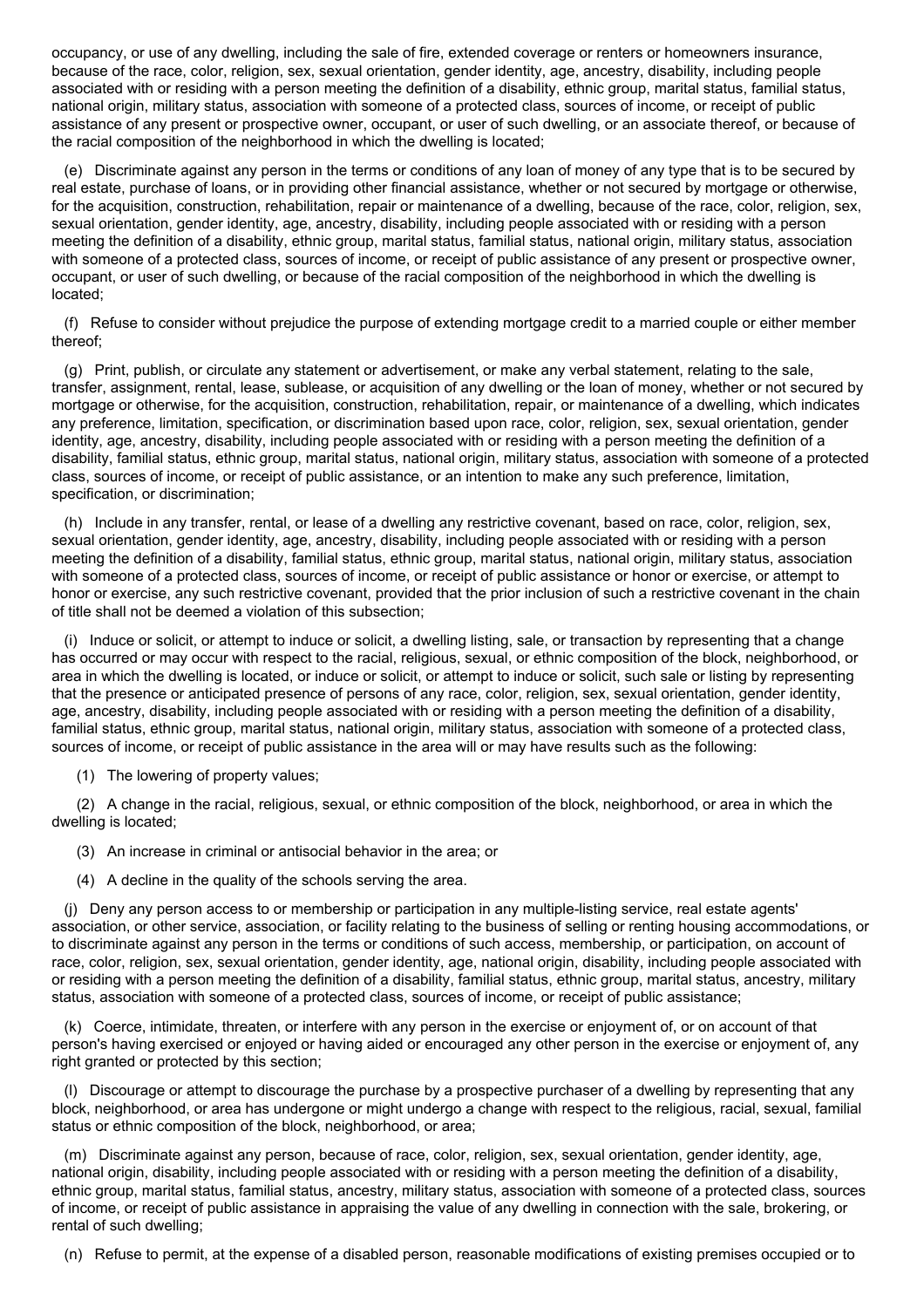be occupied by such person if such modifications may be necessary to afford such person full enjoyment of the premise, except that, in the case of a rental, no modification need be permitted unless the renter first agrees, where it is reasonable to do so, to restore the interior of the premises to the condition that existed before the modification, reasonable wear and tear excepted, unless previously negotiated with the landlord;

(o) Refuse to make reasonable accommodations in rules, policies, practices, or services, when such accommodations may be necessary to afford a disabled person equal opportunity to use and enjoy a dwelling;

(p) Construct covered multi-family dwellings that do not provide for accessibility and usability for physically, disabled persons in compliance with applicable State or Federal law, whichever is controlling;

(q) Discriminate in any manner against any other person because that person has opposed any unlawful practice defined in this chapter, or because that person has made a charge, testified, assisted, or participated in any manner in any investigation, proceeding, or hearing as provided pursuant to this chapter;

(r) Aid, abet, incite, compel, or coerce the doing of any act declared by this chapter to be an unlawful discriminatory practice, obstruct or prevent any person from complying with the provisions of this chapter, or any order issued pursuant thereto, or attempt directly or indirectly to commit any act declared by this chapter to be an unlawful discriminatory practice.

(Ord. 9-98. Passed 2-23-98; Ord. 76-02. Passed 12-23-02; Ord. 07-15. Passed 9-30-15.)

## **1408.05 POSTING OF NOTICES.**

All real estate agents and all persons who operate or manage a dwelling with more than four dwelling units shall post in a conspicuous location in those areas of their places of business located within the City where prospective purchasers, sellers or renters normally make inquiries, and where the terms of a sale or rental are normally negotiated, a notice which contains the following language, printed on a light-colored background, in not less that 14-point type:

"It is a violation of the South Euclid Fair Housing Law, in connection with any housing activity, to discriminate against any person because of race, color, religion, sex, sexual orientation, gender identity, age, ancestry, disability, including people associated with or residing with a person meeting the definition of a disability, ethnic group, marital status, familial status, national origin, military status, association with someone of a protected class, sources of income, or receipt of public assistance. For more information, contact: 216.381.0400."

(Ord. 9-98. Passed 2-23-98; Ord. 07-15. Passed 9-30-15.)

#### **1408.06 FAIR HOUSING REVIEW BOARD.**

(a) There is hereby created a Fair Housing Review Board, which shall consist of five members, including the Mayor or his or her designee, a member of City Council, and three citizen members appointed by the Mayor and confirmed by City Council. Of the citizen members first appointed, one shall be appointed for a term of one year, one for a term of two years, and one for a term of three years, and thereafter appointments shall be for three years.

(b) The Fair Housing Review Board shall have the responsibility to administer the provisions of this chapter and to adjudicate complaints alleging violations of Section 1408.04. All administrative proceedings prescribed in this chapter shall be conducted at the Board's expense. The Board shall have and fully exercise the following powers to implement the purposes of this chapter:

(1) To hold adjudicative hearings, make findings of fact, issue orders, enforce such orders, and seek judicial and/or administrative relief with respect to any such complaints in accordance with the provisions of this chapter;

(2) To subpoena witnesses, compel their attendance, administer oaths, take sworn testimony, and, in connection therewith, to require the production for examination of any documents relating to any matter under investigation or in question before the Board, and enforce such powers by proper petition to any court of competent jurisdiction;

(3) To adopt such rules and regulations as the Board may deem necessary or desirable for the conduct of its business and to carry out the purposes of this chapter; and

(4) To do such other acts as are necessary and proper to perform those duties with which the Board is charged under this chapter.

(Ord. 9-98. Passed 2-23-98; Ord. 07-15. Passed 9-30-15.)

#### **1408.07 ADMINISTRATOR.**

The Mayor, upon the recommendation of the Fair Housing Review Board, shall appoint an Administrator who may be a City employee. The Administrator shall have such duties, responsibilities and powers as may be provided by the Board, including, but not limited to, receipt and processing of complaints on behalf of the Board.

(Ord. 9-98. Passed 2-23-98; Ord. 07-15. Passed 9-30-15.)

#### **1408.08 COMPLAINTS.**

Any person may allege that a violation of Section1408.04 has occurred, or that a violation will occur and cause injury, by filing with the Fair Housing Review Board, within one year of the alleged violation, a written complaint setting forth his or her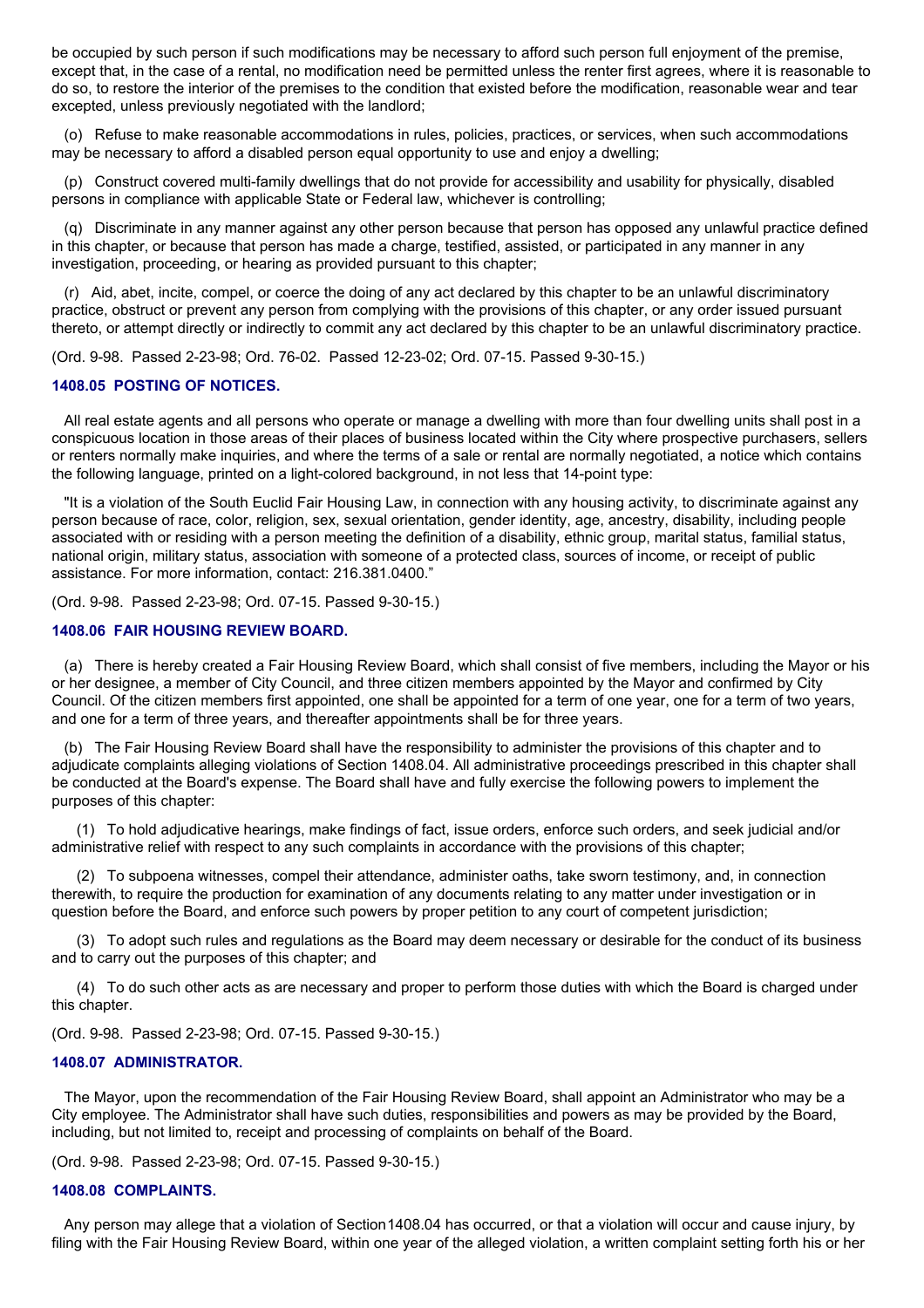grievance. The complaint shall state, on a printed form made available by the Board, the name and address of the complainant, the name and address of the person(s) alleged to have committed a violation of Section 1408.04 and the particular facts thereof, and such other information as may be required by the Board. A complaint may be amended at any time. Upon the filing of a complaint, the Administrator shall acknowledge the receipt of the complaint, serving notice thereof to the complainant, which notice shall also contain information as to the time limits and choice of forum provided in this chapter.

(Ord. 9-98. Passed 2-23-98; Ord. 07-15. Passed 9-30-15.)

## **1408.09 NOTICE.**

Within fifteen calendar days after a complaint has been received by the Board, the Administrator shall serve, or cause to be served, in person, or by certified mail, a copy of the complaint on the person (hereinafter referred to as the "respondent") alleged to have violated Section 1408.04. Along with the service of the complaint, the Administrator shall advise the respondent in writing of his or her procedural rights and obligations pursuant to this chapter. The respondent may file with the Board an answer to the complaint.

(Ord. 9-98. Passed 2-23-98; Ord. 07-15. Passed 9-30-15.)

## **1408.10 INVESTIGATION.**

(a) Within thirty calendar days after a complaint has been received by the Board, the Administrator shall conduct an investigation of the complaint and shall determine either that:

(1) There are reasonable grounds to believe that a violation of Section1408.04 has occurred, in which case the Administrator shall then initiate the conciliation process of Section 1408.11; or

(2) There are reasonable grounds to believe that a violation of Section1408.04 has not occurred, in which case the Administrator shall then dismiss the complaint by preparing a written notice of dismissal, including the reasons therefor, and notify the parties of the dismissal, within five days, by serving a copy of the notice of dismissal by certified mail on the parties. A copy of the notice shall also be filed with the Board. The notice of dismissal shall advise the complainant of his or her right of appeal under this section. Within fourteen days of receipt of the notice of dismissal, the complainant may appeal by filing a written request with the Board for a review of the complaint. By a majority vote, the Board may overrule the dismissal and refer the complaint to the Administrator for conciliation pursuant to Section 1408.11.

(b) The Administrator shall complete the investigation within 100 days after receipt of the complaint, unless impracticable, in which case the Administrator shall inform, in writing, the complainant and the respondent of the reasons why the investigation cannot be completed within the time prescribed.

(Ord. 9-98. Passed 2-23-98; Ord. 07-15. Passed 9-30-15.)

## **1408.11 CONCILIATION.**

If the Administrator has made a determination pursuant to Section1408.10 that there are reasonable grounds to believe that a violation of Section 1408.04 has occurred, or at such other time after a complaint has been filed, as appropriate, the Administrator shall:

(a) Notify the complainant and respondent of the time, place and date of the conciliation conference at least ten days prior thereto, and both parties shall appear at the conciliation conference in person or by attorney; and

(b) Attempt to resolve the complaint by methods of conference, conciliation and persuasion with all interested parties and such representatives asthe parties may choose to assist them. Conciliation conferences shall be informal and nothing said or done during such conferences shall be made public unless the parties agree thereto in writing. The terms of conciliation agreed to by the parties shall be reduced to writing and incorporated into a consent agreement to be signed by the parties, subject to approval by the Fair Housing Review Board. The terms of the conciliation agreement shall be made public unless the complainant and the respondent agree otherwise, and the Board determines that disclosure is not required to further the purposes of this chapter.

If the complaint has not been resolved by conciliation within sixty calendar days after it has been received, the Administrator shall refer the complaint to the Fair Housing Review Board for an adjudicative hearing.

(Ord. 9-98. Passed 2-23-98; Ord. 07-15. Passed 9-30-15.)

## **1408.12 INJUNCTIVE RELIEF.**

At any time after the filing of a complaint, the Administrator may request the Director of Law to petition the appropriate court for temporary or preliminary relief pending final determination of the proceedings under this chapter, or as otherwise necessary to carry out the purposes of this chapter, including an order or decree restraining the respondent from doing or causing any act which would render ineffectual any order or action by the Fair Housing Review Board.

(Ord. 9-98. Passed 2-23-98; Ord. 07-15. Passed 9-30-15.)

## **1408.13 HEARINGS.**

Within thirty calendar days after the complaint is referred to the Fair Housing Review Board, the Board shall, upon due and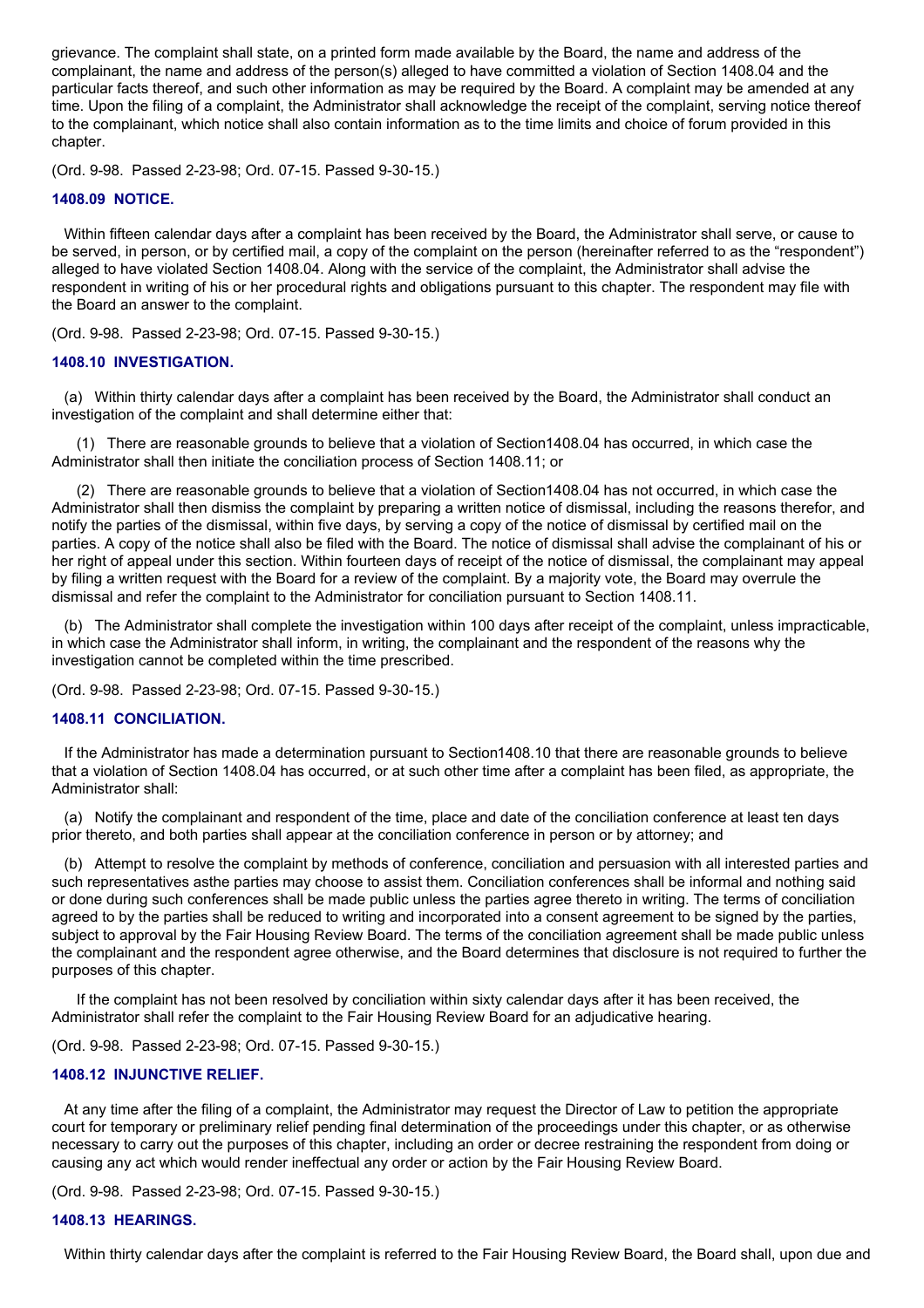reasonable notice to all parties, conduct a hearing on the complaint. Parties to the hearing shall be the complainant and respondent, and such other persons as the Board may deem appropriate. The hearing shall be open to the public. At least seven days before the hearing, the Board shall serve upon the respondent a statement of charges and a summons requiring the attendance of named persons and the production of relevant documents and records. The parties may apply to the Board to have subpoenas issued in the Board's name. Failure to comply with a summons or subpoena shall constitute a violation of this chapter. The parties may file such statements with the Board as they deem necessary. No fewer than three of the same members of the Board must be present at all times during a hearing. The parties may appear before the Board in person or by duly authorized representative, and may be represented by legal counsel. The parties shall have the right to present witnesses and cross-examine witnesses, and all testimony and evidence shall be given under oath or by affirmation, administered by the Fair Housing Review Board and all proceedings to be written or audio recorded to be considered its formal record of proceedings.

(Ord. 9-98. Passed 2-23-98; Ord. 07-15. Passed 9-30-15.)

## **1408.14 HEARING DECISIONS.**

Where hearings have been held before the Board, only those members of the Board who have attended all hearings on the complaint shall participate in the determination of the complaint. Within fifteen days of the close of the hearing, the decision shall be rendered, in the form of a written order which shall include findings of fact, a statement of whether the respondent has violated Section 1408.04, and such remedial actions as the Board may order pursuant to Section1408.16. The order shall be served upon the parties by certified mail within fifteen days of the date of the decision. The order shall be available for public inspection, and a copy shall be provided to any person upon request and payment of reproduction costs.

(Ord. 9-98. Passed 2-23-98; Ord. 07-15. Passed 9-30-15.)

## **1408.15 HEARING OFFICER.**

The Fair Housing Review Board, in lieu of conducting a hearing upon complaint, may appoint a hearing officer for the purpose of conducting hearings and reporting the findings thereof to the Board. In conducting such hearings, the hearing officer shall be delegated all powers conferred upon the Board pursuant to this chapter as to subpoenaing witnesses, compelling their attendance, administering oaths, taking sworn testimony, and requiring the production for examination of any documents relating to any matter under investigation or question before the Board. Notice of hearing and the procedures therefor shall be in accordance with Section 1408.13 of this chapter. After the conclusion of any hearing, the hearing officer shall report his or her findings to the Board within seven days. Within fifteen days after receipt of the findings of the hearing officer, the Board shall render its decision in accordance with Section 1408.14 of this chapter.

(Ord. 9-98. Passed 2-23-98; Ord. 07-15. Passed 9-30-15.)

## **1408.16 REMEDIAL ACTIONS.**

(a) If the Board finds that the respondent has not violated Section1408.04, its order under Section1408.14 shall dismiss the complaint. If the Commission finds the complaint to be frivolous or vindictive, then the costs of these proceedings may be assessed against the complainant.

(b) If the Board finds that the respondent has violated Section1408.04, its order under Section1408.14 shall provide for the taking of such remedial action(s) as it deems appropriate, which may include, but need not be limited to:

(1) Directing the respondent to cease and desist from violations of Section1408.04 and to take such affirmative steps as necessary to effectuate the purposes of this chapter;

(2) Recommending to the City's Law Director an appropriate court action for the enforcement of Section1408.04, and for such other or further relief as the court may deem appropriate, including, but not limited to, injunctive relief, compensatory damages, punitive damages, and/or attorneys' fees and costs for award to the complainant; such court action shall be required in the event the respondent does not voluntarily comply with the remedial actions ordered by the Board;

(3) Recommending to the Law Director the Initiating proceedings for a violation of Federal or State law and/or regulations;

(4) Recommending to the Law Director proceedings with any contracting agency, in the case of any violation of Section 1408.04 by a respondent in the course of performing under a contract or sub-contract with the State or any political subdivision or agency thereof, or with the United States of America or any agency or instrumentality thereof, for the purpose of causing a termination of such contract or any portion thereof, or obtaining other relief;

(5) Recommending to the Law Director proceedings with the State of Ohio where applicable, to revoke, suspend or refuse to renew the license of any person found to have violated any provision of Section 1408.04;

(6) Directing the respondent to reimburse the complainant for his or her actual and reasonable expenses incurred and to be incurred as a result of each violation found, including, but not limited to, expenses for moving and temporary storage of household furnishings, additional expenses in connection with the purchase or rental of a dwelling for alternative accommodations, and reasonable attorneys' fees and costs;

(7) Assessing compensatory damages, as appropriate, or arrange to have adjudicated in court at the Board's expense the award of compensatory damages against the respondent;